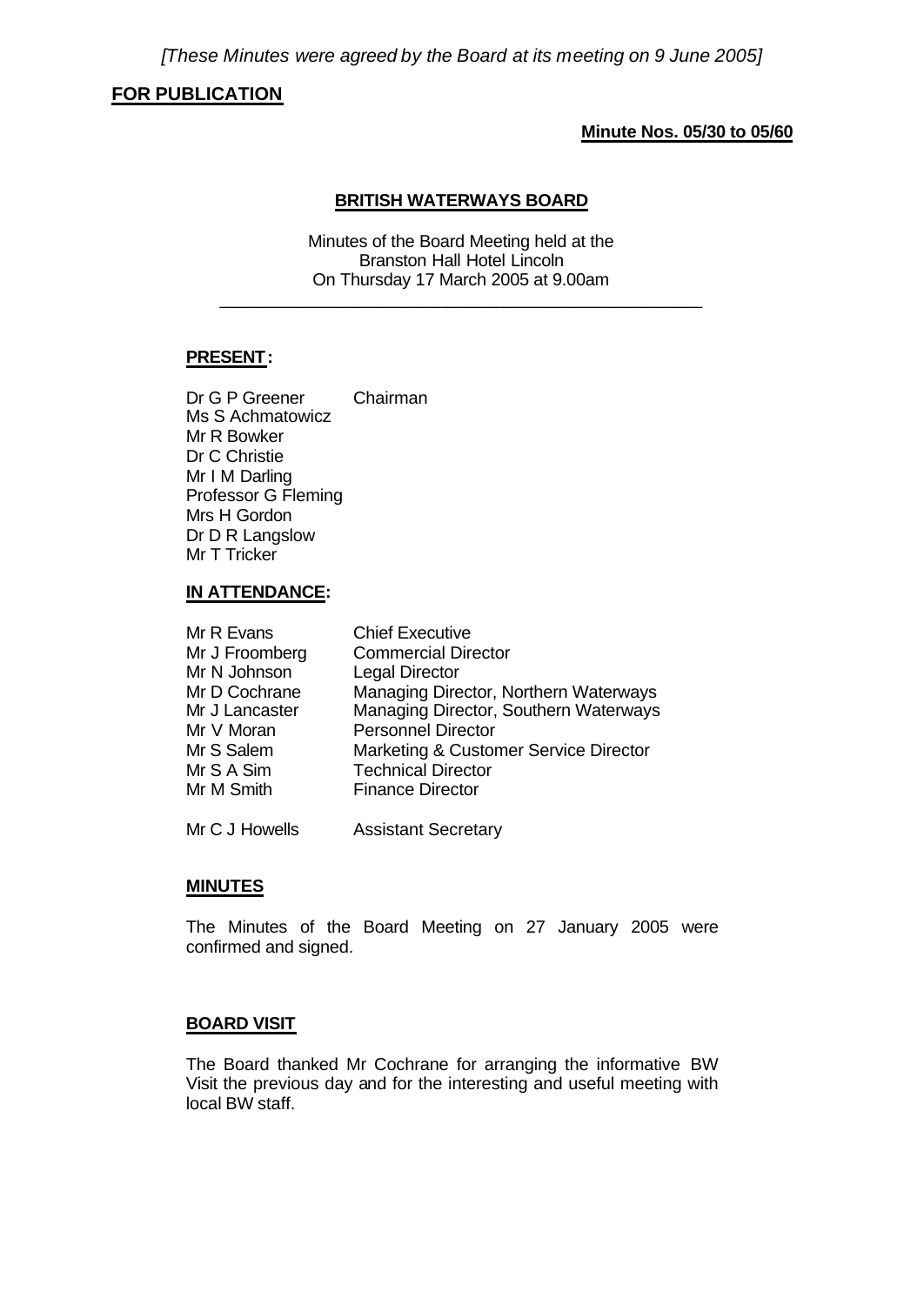# **MATTERS ARISING**

### **Board Members' Remuneration (Minute 05/09)**

05/30 Professor Fleming noted that it was two years since the inadequate level of Board Members' remuneration in relation to their services had been raised with DEFRA. The Board endorsed his view that this delay in responding was unacceptable. It requested the Chairman should make immediate representations to the Waterway Minister on the matter.

### **Contractor Fatality – Kennet & Avon Canal (Minute 05/12)**

05/31 The Legal Director reported that he had considered whether there was any scope for BW to register its concern that the inquest into the accident would not be held until 2006 and had concluded there was none. The Board agreed that no further action should be taken.

### **End to End Review (Minute 05/13)**

05/32 The Board agreed that the supper meeting with the Waterways Minister to review the End to End outcomes had been a success. DEFRA were now awaiting confirmation from the Scottish Executive that they could publish the review and the consultations. Once published, DEFRA would formally respond to this, as would BW. It was agreed that the Chairman and Chief Executive would use the paper prepared for the supper meeting as the basis for BW's response.

> The Chief Executive advised that he was meeting Mr Bird of DEFRA the following day and would seek to progress the issues of most importance to BW. These were the Governance letter (which encapsulated BW's statutory powers) and was currently with the Shareholder Executive for review; to secure a clause in the draft Natural Environment & Rural Communities Bill to allow investment near to other waterways; and to proceed to heads of terms with the contract with Government.

> The Board noted that the Governance letter would not cover Scotland and that Scottish Executive and Ministers felt the existing relationships worked well so that a short letter only was needed. It was agreed the Chief Executive would review with Dr Christie, Mr Darling and Professor Fleming whether there were any drawbacks for BW with these arrangements.

## **Pension Scheme Deficit (Minute 05/16)**

05/33 The Personnel Director advised that the Pension Fund Trustee Board had agreed the amended proposal for dealing with the pension fund deficit at its special meeting on  $2^{nd}$  February. The required amendments to the Trust Deed and Rules were now being completed with the changes implemented from 1<sup>st</sup> April 2005 as agreed.

## **Waterscape (Minute 05/17)**

05/34 The Chairman noted that less time had been available for the review of Waterscape at the last meeting than Board Members would have wished and he welcomed the subsequent discussions of Mr Bowker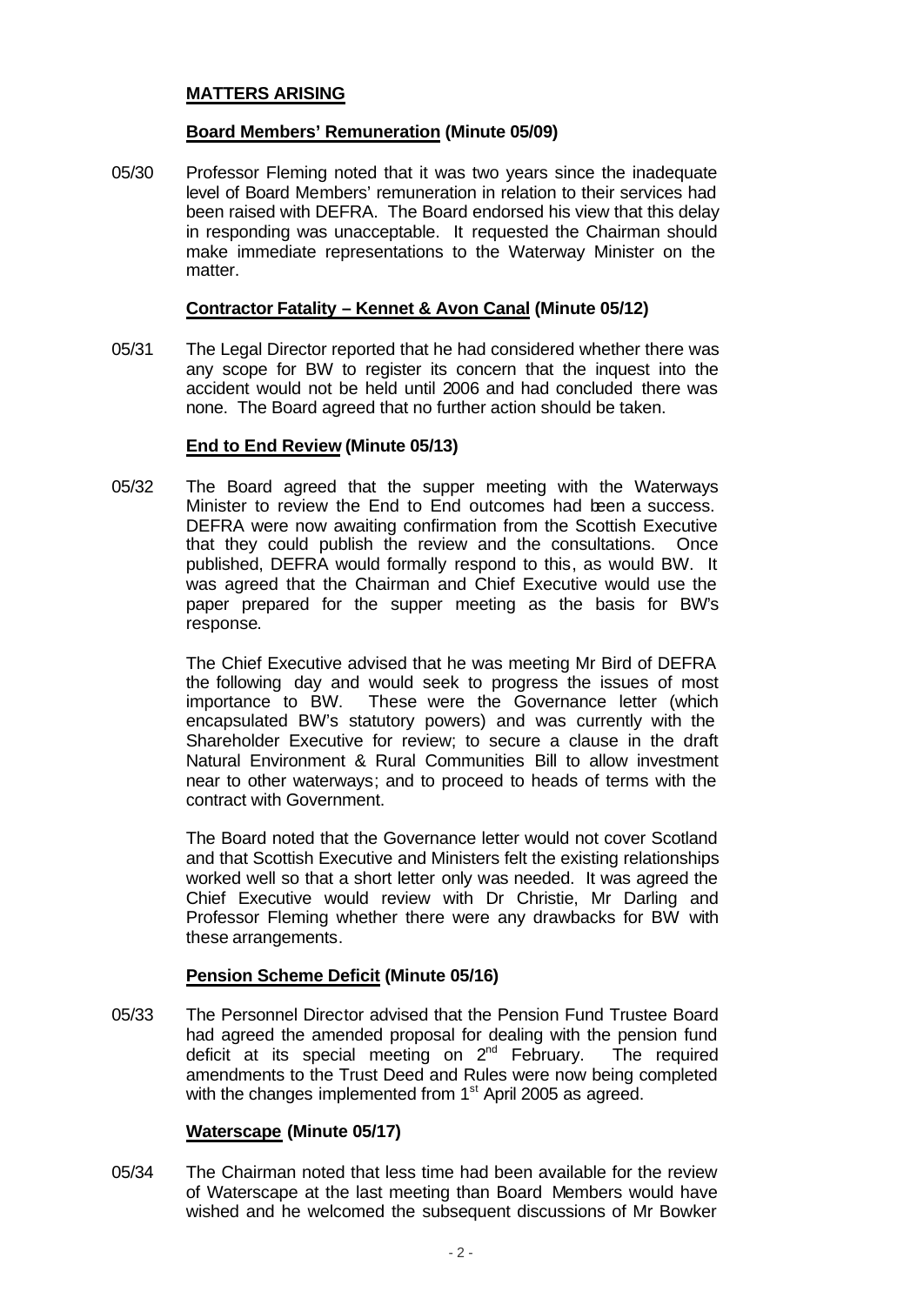and Ms Achmatowicz, who had particular concerns, with the Marketing & Customer Service Director.

Mr Bowker and Ms Achmatowicz confirmed that their discussions had led them to conclude that the strategy agreed at the last meeting was appropriate; the plan was a sensible one that recognised the significant risks; the half-year review would involve a close scrutiny of progress. They had been impressed by the calibre of the Interim MD. Chris Shaw.

### **Commercial Projects for Approval (Minute 05/22)**

05/35 It was confirmed that the Property Sub-Group had agreed the purchase of the freehold of the Tudor Industrial Estate, Tyseley and not a 999-year lease as proposed at the last meeting. [Text omitted as commercially confidential].

## **Sharpness Docks (Minute 05/27)**

05/36 The Technical Director advised in response to Professor Fleming's enquiry at the last meeting that notwithstanding an issue with Harbour dues at Sharpness, BW was fully compliant with Docks & Harbours legislation at all its sites. He would continue to monitor compliance closely.

### **CHIEF EXECUTIVE'S REPORT & FINANCIAL REVIEW**

05/37 The Board noted BWB 3182.

### **Financial Performance**

05/38 The Finance Director updated the Board with the financial performance for the 11 months to February. This was in line with forecast with the exception of contract spend but here, too, the Executive was confident the target would be met by the year end. A consequence of the Chancellor's Budget would be a higher carry-over of cash at the year end but this was not a problem.

#### **Changes to Delegated Authorities**

05/39 The Chief Executive referred to the 2004 End to End Review of BW, which in line with developments across government had recognised the need to modernise the involvement of DEFRA, Scottish Executive and Treasury in business decisions. Implementation of the Review recommendations would include an increase in the monetary thresholds above which projects have to have a specific departmental review or approval. The Executive had reviewed all delegated authority arrangements as part of the change process and recommended the following new thresholds: -

| Treasury                             | $£10m+$        |
|--------------------------------------|----------------|
| <b>DEFRA</b>                         | $£5m+$         |
| <b>BW Board</b>                      | $£3m+$         |
| <b>BW Chief Executive</b>            | $£0.5m - £3m$  |
| <b>Executive/Operations Director</b> | £0.25m - £0.5m |
| General Managers                     | Up to £0.25m   |

The Chief Executive further advised that the proposed changes would only cover project expenditure that was in line with agreed business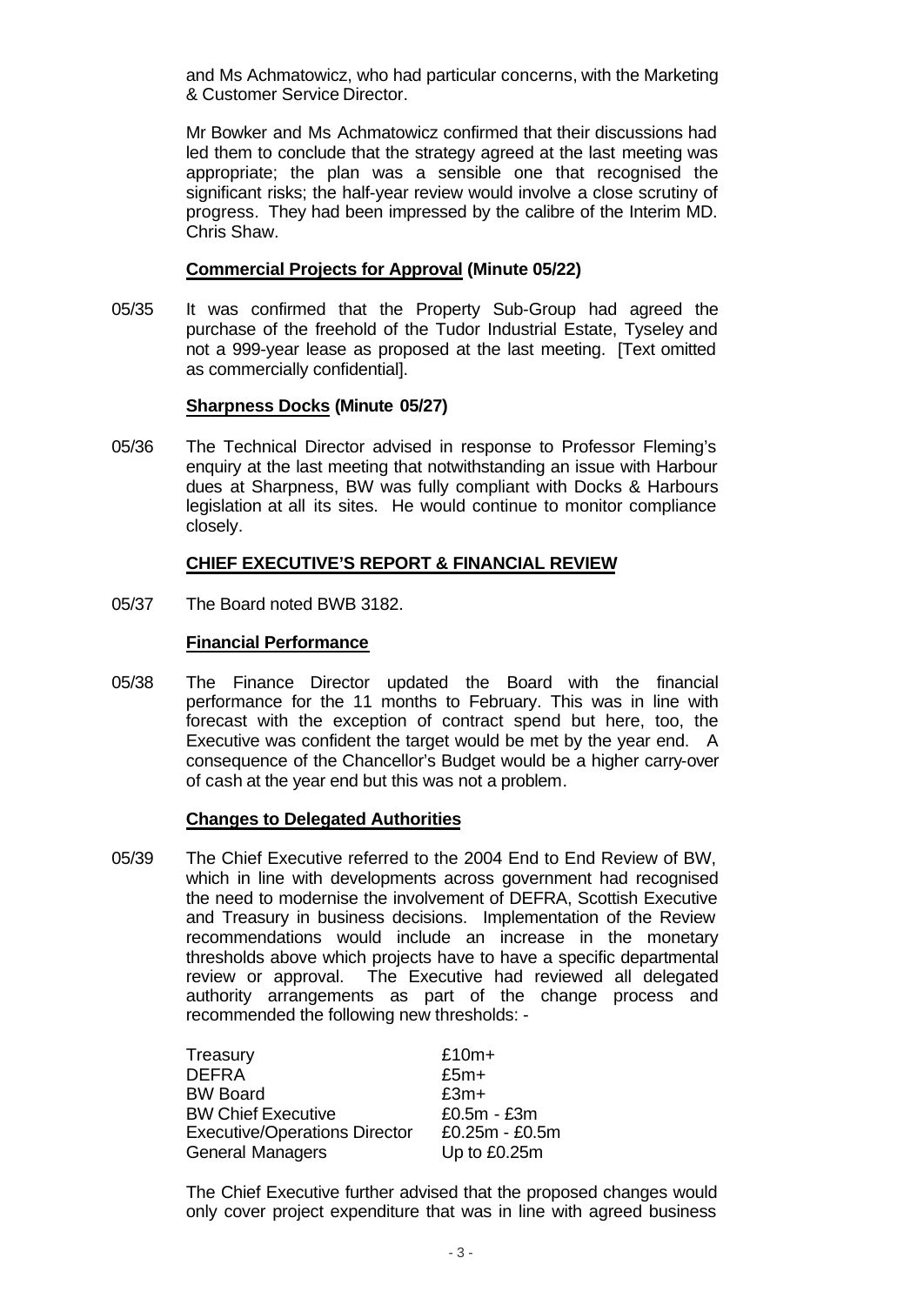plans. Any new direction, activity or market entry would require preapproval as would small but significant expenditure which would lead to or indicate commitment to much larger spends.

The Board approved the introduction of the proposed internal delegation thresholds on the basis set out in the memorandum and delegated the Finance Director to negotiate with Governments accordingly.

The Board then considered the recommendation that all items between £1m and £3m be advised to it for noting. Members felt it was important that they were able to appreciate the full range of projects and their context in terms of total spend and that to do this they should be able to note, and where necessary comment, on all projects between £0.5m and £3m. It was agreed that a brief description of each project between these thresholds would be included as an appendix to the Chief Executive's briefing.

Finally, the Board agreed to keep the new arrangements under review and, if necessary, revisit them.

### **Chairman's Appointment**

05/40 The Board noted that the Waterway's Minister was meeting the candidates short-listed for Chairman and would then need to agree the appointment with the Scottish Executive and the Prime Minister. The plan was to make an announcement before 23 March.

> Dr Christie reported that his involvement in the selection panel had been useful in putting across BW's perspective. The Board noted that there were lessons arising from the appointment process and agreed it was important that these should not be lost for the future. They would be documented and brought to the attention of DEFRA.

## **Risk**

05/41 The Board noted that failure to secure income outstanding from several Local Authorities on the Rochdale Canal could result in the need to make a doubtful debt provision. Mr Cochrane reported on the issues which also involved the Waterways Trust as owner of the canal and the Rochdale Canal Trust. He would be having meetings at which he hoped to resolve the immediate issues and to ensure relationships were on a sounder footing so that there was no recurrence.

#### **Customer Satisfaction**

05/42 The Chief Executive reported on the outcome of the research programme to measure BW's progress against its vision that had been carried out by independent research organisations.

> He noted that whilst scores rating BW service as "excellent" had declined, the level of "poor" ratings had improved. Overall, BW remained at high levels of satisfaction but in competitive terms this represented a relative decline with other leisure providers improving their scores.

> Mr Evans noted that improving customer service had already been agreed by the Executive as a key action for 2005/06. This included responding to key customer complaints (e.g. vegetation control) and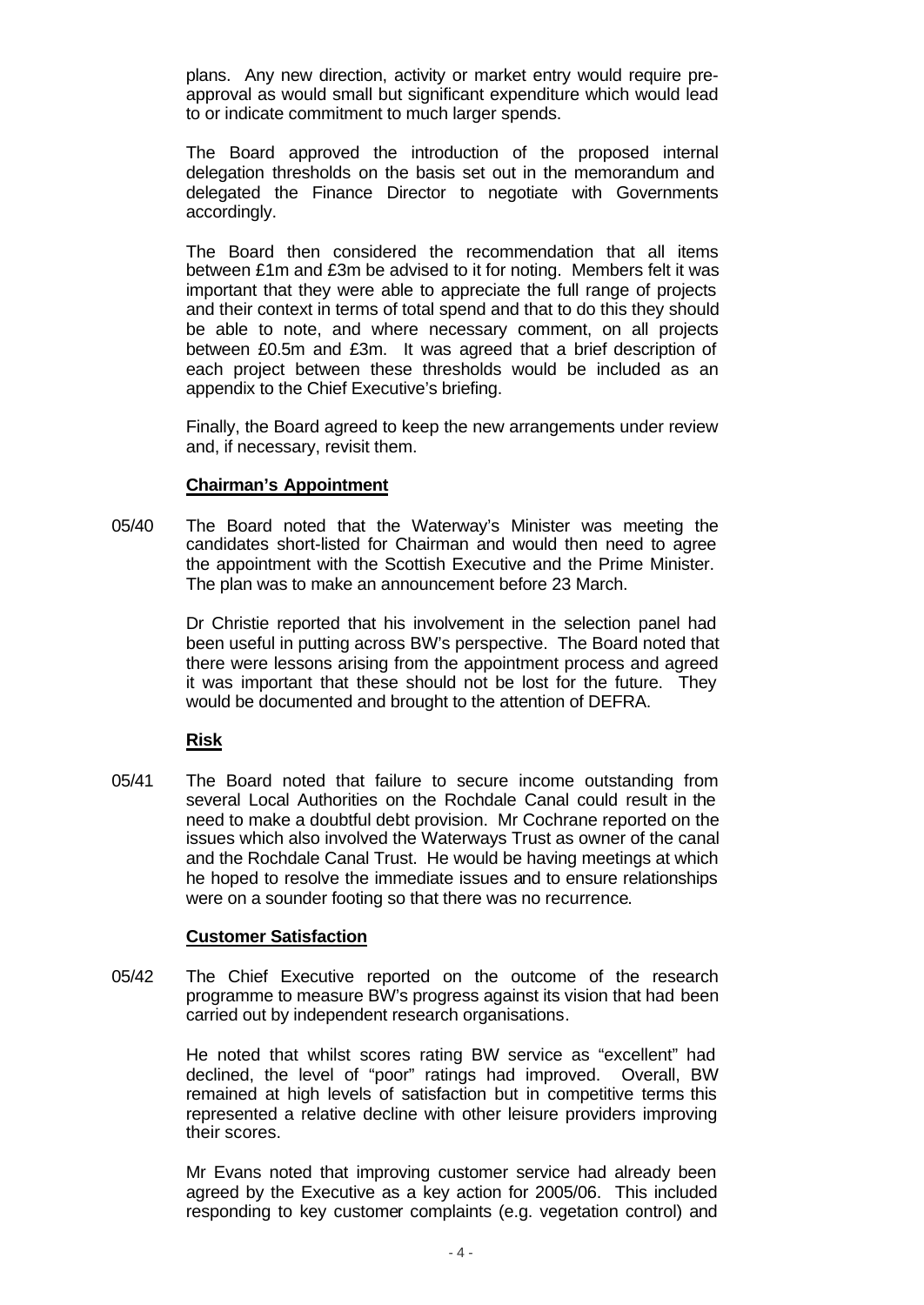the implementation of the Internal Complaints Procedure. It was also reflected in Mr Salem's new title of Marketing & Customer Service Director. Further initiatives to drive through excellence in service were now being implemented based on the research findings. Particularly relevant was that recent appointments meant that BW now had a complete team of Service Managers of the required calibre.

Mr Tricker, as Chairman of the Remuneration Committee, welcomed the report which went to the heart of what BW was about. It gave welcome historical perspective and context. It was challenging but was also a tool to get things right. He asked for Board Members' views on messages in the report for the Remuneration Committee and suggested that future reports should come to the Board for review and comment.

Referring to the regular reports on customer satisfaction in the Chief Executive's Briefing, Mr Salem advised that he would, in future, be reporting to the Board on a quarterly basis. There had, therefore, been no report in the March paper. The Executive continued to review performance of the Internal Complaints Procedure monthly.

## **Meeting with the Conservative Party**

05/43 The Chief Executive and Finance Director reported on the unsatisfactory meeting they had had with the Shadow Chief Secretary to the Treasury to talk about the Conservative party's proposal to sell off BW's property estate. Despite the undoubted strength of BW's arguments on self-sufficiency and that the proposal would increase the burden on Treasury, they remained unmoved. The Board endorsed the Chief Executive's view that as long as this remained Conservative Party policy, BW would have no choice but to oppose it.

## **DEFRA Grant**

05/44 The Board noted the letter of  $2<sup>rd</sup>$  March 2005 from the Waterways Minister to the Chairman confirming the outcome of the Spending Review 2004 and BW's grant for 2005/06 to 2007/08.

#### **Covelink**

05/45 The Finance Director updated the Board on the amphibious bus supplier, Covelink Marine, which was now in administration and his efforts to realise some value for BW from a disposal of the intellectual property rights.

> Mr Smith confirmed that with no expressions of interest in the company forthcoming he had decided the cost of renewing the patents that BW held in Covelink was not justified and they should lapse. Mr Royle, the majority owner of Covelink, had now written to all Board Members and others involved in BW, criticising BW's handling of the amphibious buses including the patents issue. The correspondence was tabled.

> Following a full review the Board strongly endorsed the approach taken by the Finance Director to date which was considered to be entirely fair and reasonable and delegated to him responsibility for continuing to manage the issue to a conclusion.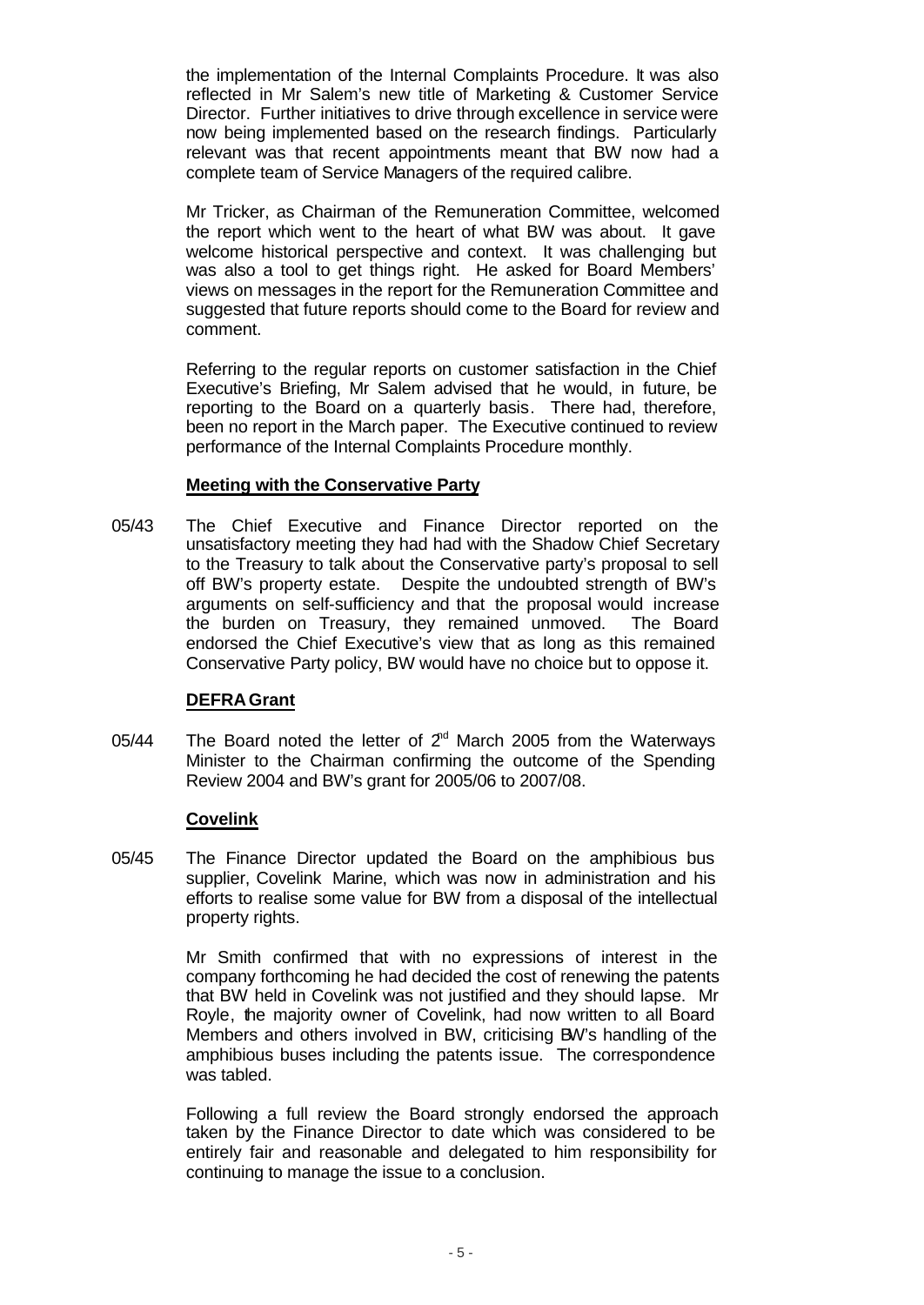## **Ventures**

05/46 The Board received an update on ventures based on the recent quarterly review.

> On ISIS, Mrs Gordon noted the change of emphasis from land trading to direct development. She highlighted forecasts of a downturn in the housing market and that it was important that ISIS did not commit equity based on historic valuations. It was agreed that the BW Board members on ISIS General Partner Limited would keep this under review.

> Mrs Gordon then referred to HO Urban, which was developing four small canalside sites in London and noted that the partner had been chosen in an off-market process. She requested a full update on the JV before any further schemes were entered into with it. The Board agreed that a report would be submitted to its Property Sub-Group, who would need to be convinced that the arrangement represented best value. The report and the recommendations of the Sub-Group would then be submitted to the next Board Meeting.

### **Watergrid**

05/47 The Board then considered a report and recommendation that the existing Watergrid Joint Venture be wound up and the company should become a wholly owned subsidiary of BW (Appendix II of BWB 3182).

> The Chief Executive's analysis of why profitable contracts were unlikely to be forthcoming was accepted. Also that the Government's reluctance to introduce full scale common carriage had been the principal impediment for Watergrid. *[Text omitted as commercially confidential]*. The Executive confirmed that the valuable lessons learnt would be kept under review for the benefit of other JVs.

> The Board agreed that its supplies of raw water remained a significant asset and the way forward was to seek co-operative supply relationships with individual water companies. Scotland was a separate issue not related to Watergrid.

> The Board agreed that Watergrid should become a wholly owned subsidiary of BW and that costs of circa £650k be written off in the 2004/05 accounts. *[Text omitted as commercially confidential].* A suitable date for the transfer to BW would be confirmed.

#### **Willow Grange**

05/48 The Chief Executive raised the Willow Grange office move as an additional item to his report. The Government had suggested this was covered by the Lyons Report. The Chairman had suggested there should be an internal audit report on the risks of a move on this basis and this was being undertaken.

## **HEALTH & SAFETY MANAGEMENT REPORT**

05/49 The Technical Director introduced BWB 3178, the regular Board update on safety. This covered progress of the BW Safety Transformation Programme, Review of Accident Statistics and Review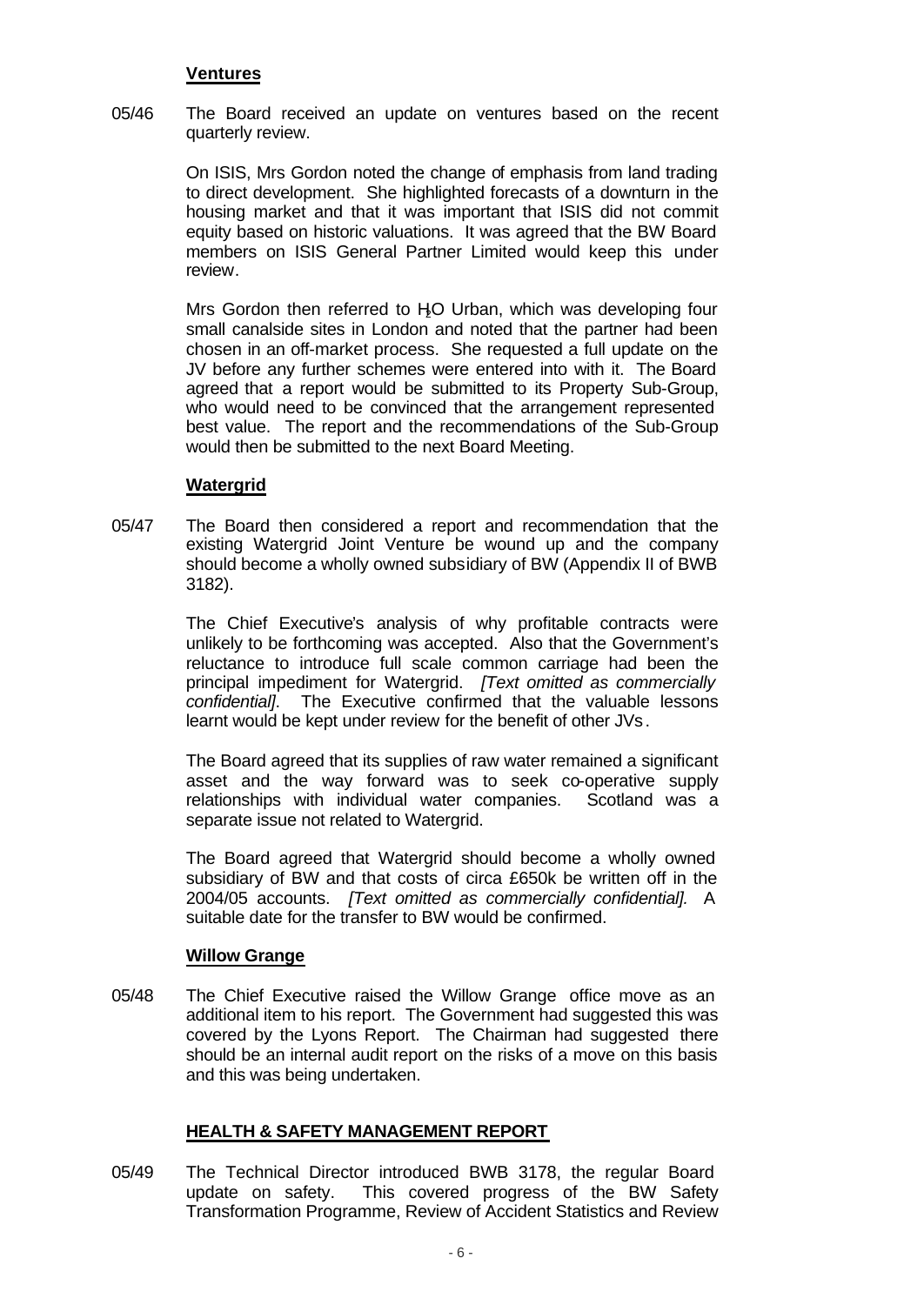of Visitor Risk Management.

Mr Sim updated the Board on the investigations he was undertaking, on behalf of the Legal Director, concerning the fatal diving accident at Upper Lode on the River Severn and the fatal tractor incident on the Kennet & Avon Canal.

At Upper Lode, the forensic investigation by the police and the HSE had been completed. Their joint file would be submitted to the Criminal Investigation Service in the next two months with a decision by the CPS expected towards the end of the year.

On the Kennet & Avon, the Police had released the tractor and had found no fault with it. The HSE had taken over the investigation from the Police.

Mr Sim highlighted the appendix to his report on Visitor Risk Management and particularly on getting meaningful data on visitor accidents and reporting this to the Board. Mr Bowker referred to the very high standards applied in the railway industry to clients and customers. He would give Mr Sim the names of some useful contacts.

## **3-YEAR CORPORATE PLAN**

05/50 The Board considered the draft Corporate Plan for the three years beginning April 2005 [BWB 3180]. This incorporated Board Members' comments made both at the last meeting and subsequently and incorporated further input from the Executive.

> Introducing the Plan, the Chief Executive advised that it had been shared with the Waterway Minister. The Finance Director highlighted the changes in the financial performance by business area since the last draft of the document.

Comment in discussion included:

- The need to include a succinct definition of EVC that would be generally understood and could be used in other documents as required;
- Obtaining grant funding for flood alleviation, which BW qualified for as confirmed by the Environment Minister, should be added as an objective;
- The section on Watergrid would be revised to reflect the update and Board decision in respect of the Chief Executive's report (BWB 3182);
- Top clients (2.6) and customers (4.1) to be more effectively linked.

Subject to these points, he Board approved the 3Year Plan and delegated to the Chairman, Chief Executive and Legal Director to review the contents of the plan with regard to commercially sensitive information if it was disclosed.

## **OUR PLAN FOR THE FUTURE 2005-2009**

05/51 The Board considered BWB 3181, Our Plan for the Future 2005-2009, which was based on the structure, agreed at the previous Board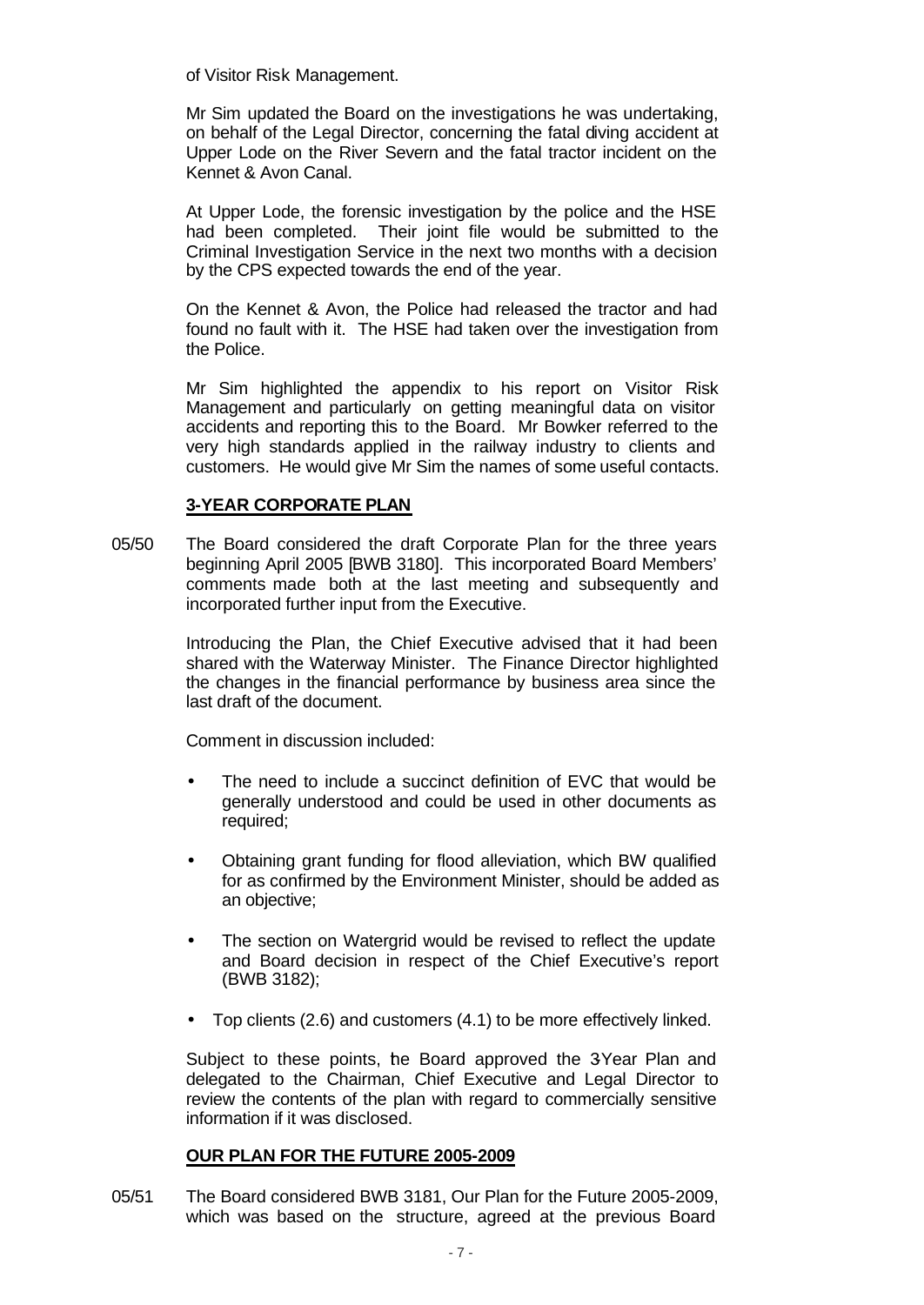meeting. This included the text, milestones and dashboard from the 10-year discussion document and the 3-Year Plan.

Board Members commented on the document. Particular emphasis was made of the need to underscore BW's positive contribution to the environment and corporate social responsibility and to embrace the thinking on this by the Waterway's Minister at the supper meeting with the Board, including the importance of a social audit.

It was agreed that an HTML format should be used to publish the document on the BW website rather than PDF, which was less user friendly.

It was agreed that further comments should be given to the Director of Marketing & Customer Service. It was accepted that the range and number of these comments might require a telephone conference before sign-off which was delegated to the Chairman and Chief Executive.

#### **BW ANNUAL REPORT & ACCOUNTS 2004/05**

05/52 The Finance and Marketing & Customer Service Directors introduced BWB 3177.

> They recalled that in January the BW Audit Committee had endorsed outline proposals to pre-adopt the format of an Operating and Financial Review (OFR) for the 2004/05 Annual Report and Accounts, prior to its mandatory implementation in 2005/06. This was to be prepared in accordance with new regulations set out by DTI and the Accounting Standard Board's Draft – Reporting Standard 1 OFR.

> The Board considered the example OFR sections included in the memorandum on "Leisure" and "Our People" and agreed the approach was a good one. They would be asked to accept other sections of the OFR as they become available. The importance of ensuring that these used consistent language and plain English was emphasised. The Board noted the transparency of the section on "Our People" and the Executive confirmed it accepted the need for this and was facing up to the challenges presented.

> The Board endorsed the next steps for comment on the OFR and other sections of the Annual Report with a view to final approval at the next Board meeting on 9 June 2005 and publication of the document on 30 June.

#### **OPERATIONAL PROJECTS (BWB 3184)**

- 05/53 The following projects were approved:
	- **Manchester Bolton & Bury Canal Restoration of First Section at Middlewich, £4.14 million (£0 net), £251k Risk Allocation;**
	- **Lancaster Canal Feasibility Study Phase 1 Restoration, £757k (£84k Net);**

[It was noted that in both projects, approval did not imply a commitment to undertake further stages].

The Board then considered a further project submitted for approval: -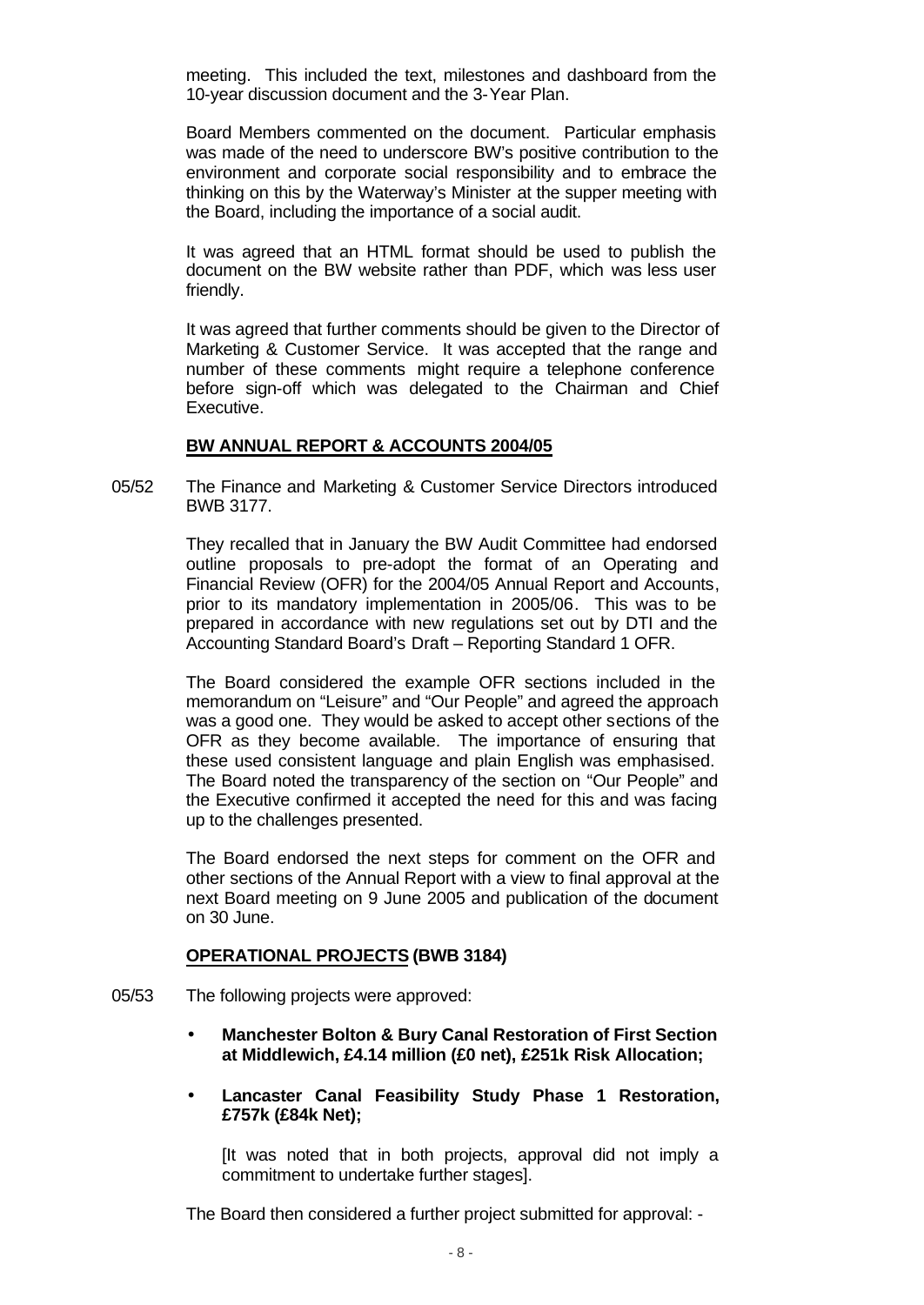### • **Regents Canal Brent Reservoir, £2.021 million Arrears, £249k Risk Allocation.**

The Board noted with concern that the EA had so far refused to consider allocating grant for the project under its policy on funding third party flood defence assets. This despite the assertion of the Minister, Elliot Morley, that BW was eligible. The Chief Executive and Technical Director were meeting Mr Bird of DEFRA the following day to urge him to persuade the EA to re-consider its position.

The Board agreed the project with the assurance that it involved only those works required in the interests of safety compliance and that was a statutory requirement. In the longer term, the Executive would look at options for the reservoir's future, including development or disposal.

The Executive Summaries of the following projects , which had been agreed by the Directors, were noted: -

• **Albert & Salthouse Docks Liverpool Upgrading of Pontoons £320k;**

## • **Grand Union Regents Canal Camden Community Safety Improvements, £247k (£140k net).**

Additionally, the Board received a presentation on the **Droitwich Canal** and progress of the project to restore the 12 Km link between the Worcester & Birmingham Canal and the River Severn.

Introducing this, the Chief Executive referred to the discussion at the last Board Meeting when the need to assess the implications of BW having to bear any unfunded elements of the Droitwich and Cotswolds restorations had been agreed. The presentation to follow from the Managing Director, Southern Waterways, on the Droitwich restoration was intended to initiate a debate to guide a formal proposal to the Board.

Mr Evans felt that restorations should be assessed against the strategic objectives of the vision for an expanded network, to delight customers and be largely self-sufficient. Previous restorations had not always met customer expectations and if the next restoration was to meet these standards, it would need to be fully resourced.

Mr Lancaster then covered the history of the project, its benefits, the funding committed and the shortfall (currently £1.5m for a £11.5m project).

Points in the discussion included: the need to evaluate the proposal in terms of the self-sufficiency objective – if it was a priority should something else be dropped? ; much of the benefit would go to others e.g. heritage, environment and access – how was this to be assessed and recovered? ; there were significant reputational/public realm issues to be considered if BW withdrew from the project.

Mr Lancaster confirmed that further work would be undertaken to improve the funding certainty. It was agreed that with building price inflation and the need for the HLF contract to be signed in the Autumn, a full project proposal would need to be submitted to the June Board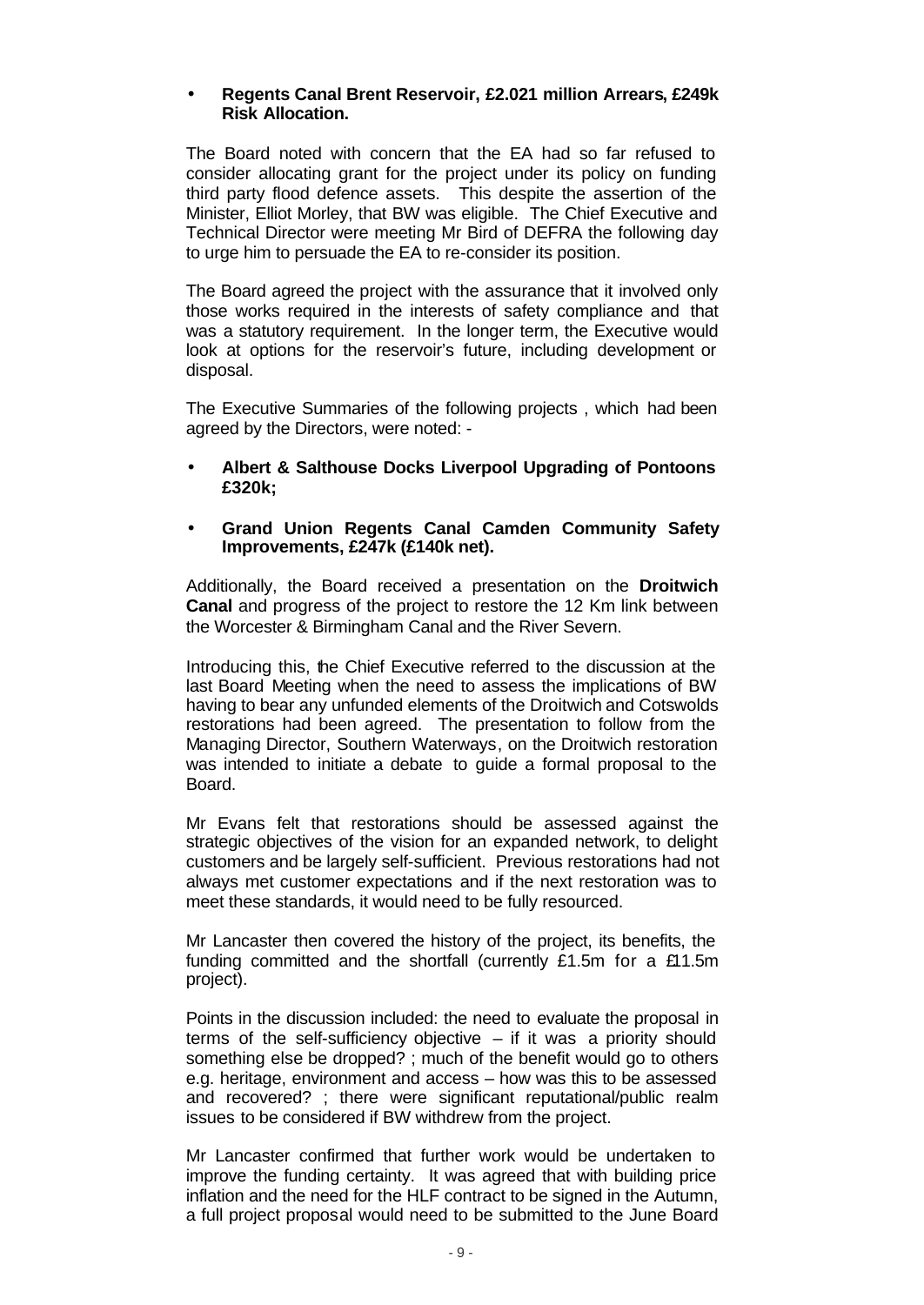## Meeting.

The Board welcomed the Executive approach particularly that all the issues were being addressed and the restoration was being considered in the wider business planning context.

Brief reference was made to the Cotswolds restoration but it was felt this was at an earlier less critical stage with more options available on proceeding.

### **COMMERCIAL UPDATE & COMMERCIAL PROJECTS (BWB 3175)**

05/54 The Board noted progress on the 2004/05 investment and disposal strategy.

The following project was approved:

• **Woolsthorpe Wharf, Woolsthorpe by Belvoir, Holiday Cottages** – contribution of £243k commercial capital in a £663k project to convert BW's operational yard and buildings at Woolsthorpe Wharf into self-catering holiday cottages.

In approving the project, the Board noted that the cost of moving the operational staff was not included in the cost, but this was not significant and that there were no other uses with a comparable financial return. Its potential as a model for canalside rural regeneration would be borne in mind, although it was also noted that the current source of European Funding was unlikely to continue beyond 2007.

[Professor Fleming declared an interest in the following commercial projects through his consultancy work. It was agreed he should remain and participate in the discussion].

Two projects approved by the Board at a meeting the previous afternoon, were noted:

- **Middle Warehouse, Castle Quay, Manchester**
- **Giant's Basin, Potato Wharf, Castlefield, Manchester**

The Board asked that their appreciation be conveyed to Richard Curtis and Nigel Bell for their work the previous evening to advance a number of agreed proposals.

The Board then considered a further project for approval:

• *[Text omitted as commercially confidential].*

# **THE WATERWAYS TRUST**

05/55 The Board noted BWB 3179.